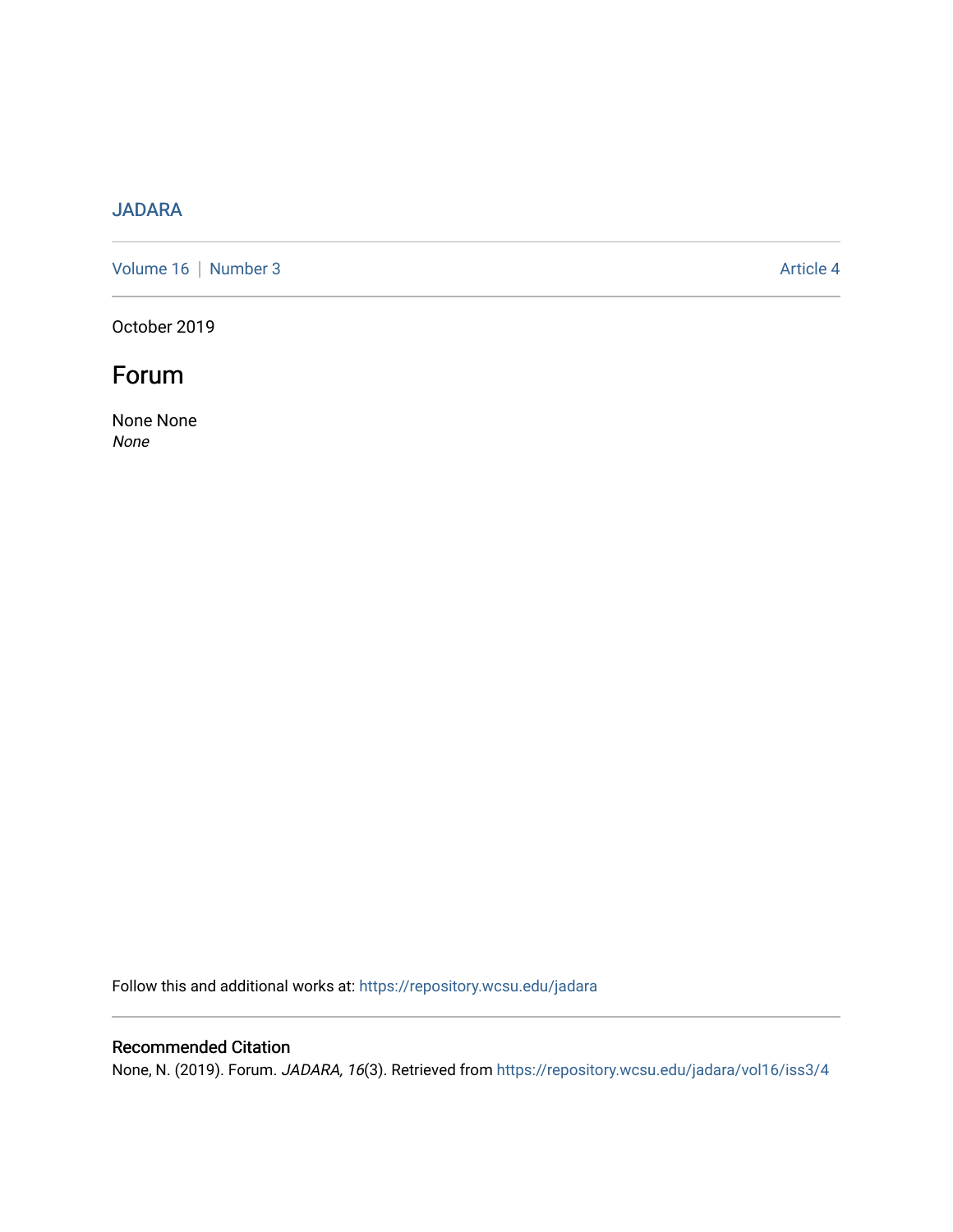## FORUM

#### NEW LOW COST DEVICE BOOSTS MILD HEARING LOSS

NEW ORLEANS - More than 16 million Americans suffer from hearing loss. Approximately 70% have uncorrected hearing problems. Many of these people resist purchasing hearing aids because of cost, vanity, lack of confidence in their performance, et cetera.

At Stanford Medical Center in Palo Alto, CA a new device has been devel oped which improves the hearing of people with a mild loss. According to Richard L. Goode, M.D., Associate Professor of Otolaryngology, "people who have difficulty hearing in large rooms, soft voices, and when there is background noise can be helped by the Earesonator, regardless of the cause of hearing lossage, excessive noise exposure, hereditary problems, congenital abnormalities, damage or disease. There are more than 1 million Americans with this type of borderline disability. They do not want the bother or expense of a hearing aid because their problem exists only in a limited number of situations. The Ear esonator is an alternative."

Hearing aids cost up to \$400. The Earesonator costs \$50, which is less than the annual cost of batteries for most hearing aids. (It uses no batteries.)

The Earesonator was displayed and demonstrated for the first time at the American Academy of Otolaryngology — Head and Neck Surgery's Annual Meet ing, held at the Rivergate Exhibition Center in New Orleans, October 17-21. Approximately 4,000 otolaryngologists and other interested parties attended the meeting. In addition to scientific exhibits such as this, the five day program also included 280 instructional courses, general scientific sessions, technical exhibits, and scientific poster presentations.

The Earesonator is a clear plastic all in the ear bubble. By changing the opening size and volume of the concha (the shell-shaped cavity of the external ear) the resonant frequency is moved down. This increases amplification only in the higher speech frequency range. The Earesonator is different in this way from hearing aids, which increase amplification in all frequency ranges. For that reason, hearing aids can be distracting to the wearer who hears louder back ground noise, in addition to louder speech.

Most people require two Earesonators, one for each ear. Each device is cus tom fitted and tuned to provide the maximum amplification at the frequency the patient needs most. At present, Earesonators are available to individual patients of the Stanford Medical Center. According to Dr. Goode, "Stanford does not wish to manufacture the device. If we find broad acceptance by otolaryngologists, audiologists and hearing aid dealers, and if our patients continue being pleased with the results, we will encourage a commercial company to manufacture and distribute Earesonators nationwide."

—American Academy of Otolaryngology — Head and Neck Surgery, Inc.

1